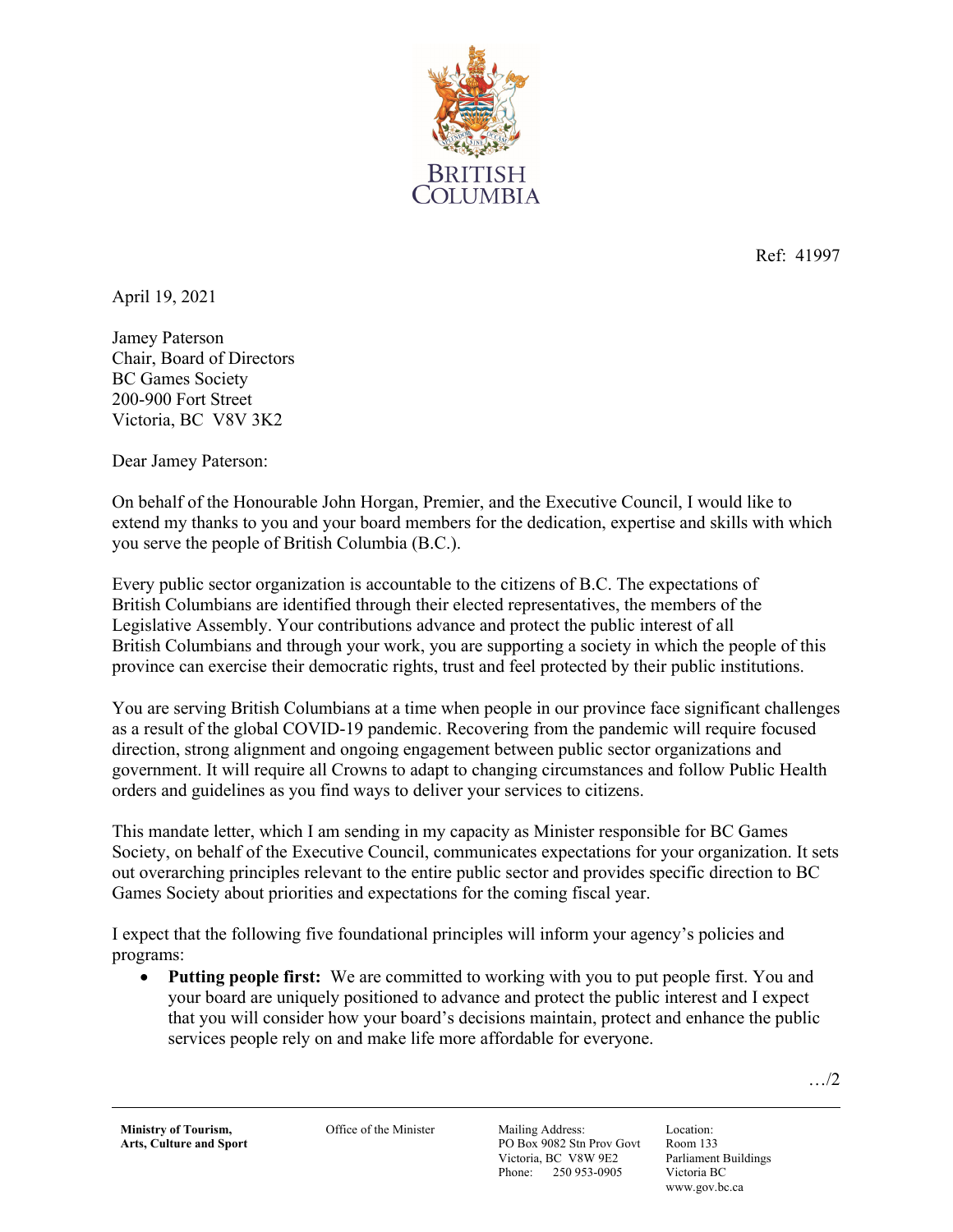Jamey Paterson Page 2

- **Lasting and meaningful reconciliation:** Reconciliation is an ongoing process and a shared responsibility for us all. Government's unanimous passage of the *Declaration of the Rights of Indigenous Peoples Act* was a significant step forward in this journey – one that all Crown Agencies are expected to support as we work in cooperation with Indigenous peoples to establish a clear and sustainable path to lasting reconciliation. True reconciliation will take time and ongoing commitment to work with Indigenous peoples as they move towards selfdetermination. Guiding these efforts, Crown agencies must also remain focused on creating opportunities that implement the Truth and Reconciliation Commission through your mandate.
- **Equity and anti-racism:** Our province's history, identity and strength are rooted in its diverse population. Yet racialized and marginalized people face historic and present-day barriers that limit their full participation in their communities, workplaces, government and their lives. The public sector has a moral and ethical responsibility to tackle systemic discrimination in all its forms – and every public sector organization has a role in this work. All Crowns are expected to adopt the Gender-Based Analysis Plus (GBA+) lens to ensure equity is reflected in your operations and programs. Similarly, appointments resulting in strong public sector boards that reflect the diversity of British Columbia will help achieve effective and citizen-centred governance.
- **A better future through fighting climate change:** Announced in December 2018, the CleanBC climate action plan puts our province on the path to a cleaner, better future by building a low-carbon economy with new clean energy jobs and opportunities, protecting our clean air, land and water and supporting communities to prepare for carbon impacts. As part of the accountability framework established in CleanBC, and consistent with the *Climate Change Accountability Act*, please ensure your organization aligns operations with targets and strategies for minimizing greenhouse gas emissions and managing climate change risk, including the CleanBC target of a 50 percent reduction in public sector building emissions and a 40 percent reduction in public sector fleet emissions by 2030. Your organization is expected to work with government to report out on these plans and activities as required by legislation.
- **A strong, sustainable economy that works for everyone:** I expect that you will identify new and flexible ways to achieve your mandate and serve the citizens of British Columbia within the guidelines established by the Provincial Health Officer and considering best practices for conducting business during the pandemic. Collectively, our public sector will continue to support British Columbians through the pandemic and economic recovery by investing in health care, getting people back to work, helping businesses and communities, and building the clean, innovative economy of the future. As a public sector organization, I expect that you will consider how your decisions and operations reflect environmental, social and governance factors and contribute to this future.

The Crown Agencies and Board Resourcing Office, with the Ministry of Finance, will continue to support you and your board on recruitment and appointments as needed, and will be expanding professional development opportunities in 2021/22. The Governing in the Public Interest online certificate program is now available, and all board members are encouraged to complete this new offering.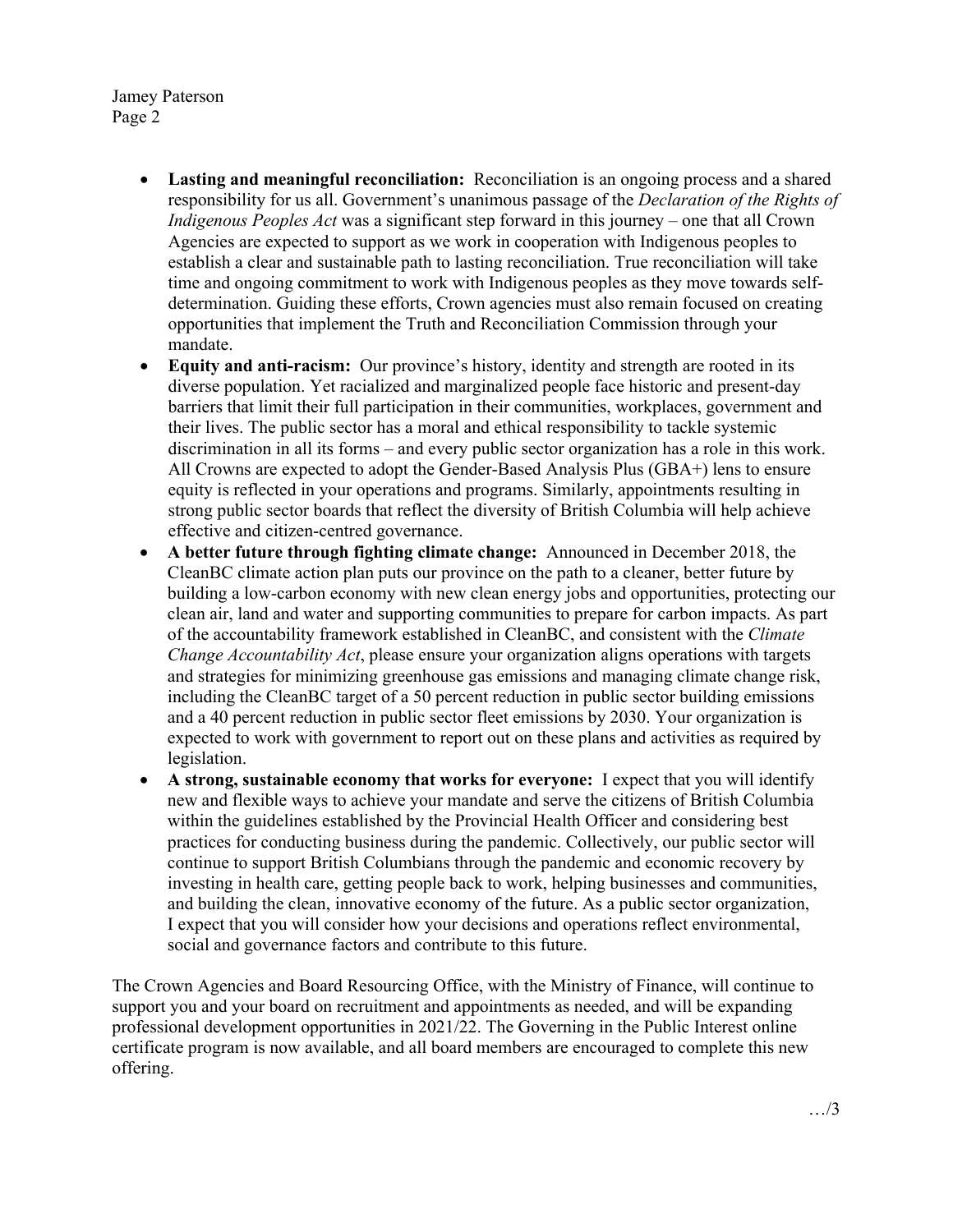Jamey Paterson Page 3

As the Minister responsible for BC Games Society, I expect that you will make substantive progress on the following priorities and incorporate them in the goals, objectives and performance measures in your 2021/22 Service Plan:

- Support Government's COVID-19 recovery efforts by enhancing alignment with B.C.'s Sport Framework Pathways to Sport, as well as the Strategic Framework for Tourism in B.C., with a focus on building event hosting capacity within host communities and helping them to build their reputations as sport event destinations.
- In collaboration with the Indigenous Sport, Physical Activity and Recreation Council (ISPARC), support true and lasting reconciliation by increasing sport and other opportunities for Indigenous peoples and providing support to ISPARC in preparation for the next North American Indigenous Games.
- Continue to make sport opportunities affordable for Games participants.
- Implement and/or strengthen policies and practices that help increase diverse participation in the BC Games and ensure positive, accessible and inclusive experiences for all those involved.
- Continue to focus on preventing and addressing harassment and abuse in alignment with viaSport's Safe Sport initiative.

Each board member is required to sign the Mandate Letter to acknowledge Government's direction to your organization. The signed Mandate Letter is to be posted publicly on your organization's website in spring 2021.

I look forward to continuing to work with you and your Board colleagues to build a better B.C.

Sincerely,

mark

Melanie Mark Hli Haykwhl Wii Xsgaak Minister of Tourism, Arts, Culture and Sport April 19, 2021

Date

Enclosure

…/4